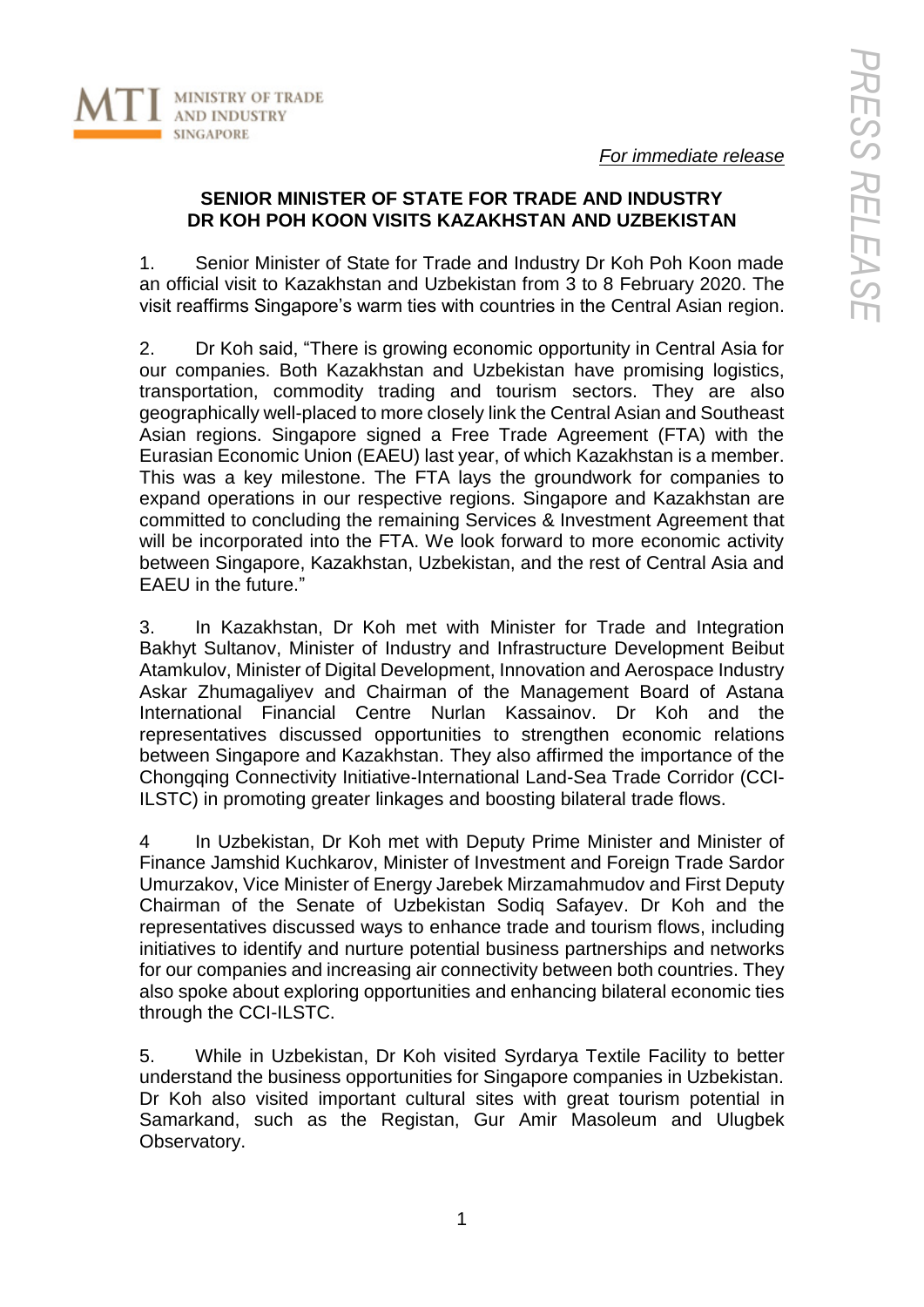

6. Dr Koh was accompanied by Non-Resident Ambassador to Kazakhstan and Uzbekistan Zulkifli Baharudin and officials from the Ministry of Trade and Industry, Ministry of Foreign Affairs and Enterprise Singapore.

**Annex: Photos and captions**

## **MINISTRY OF TRADE AND INDUSTRY 8 FEBRUARY 2020**

## **For media queries, please contact:**

Hafiz Adnan Corporate Communications Officer Corporate Communications Division Tel: 6332 7922 Email: [Muhammad\\_Hafiz\\_Adnan@mti.gov.sg](mailto:Muhammad_Hafiz_Adnan@mti.gov.sg)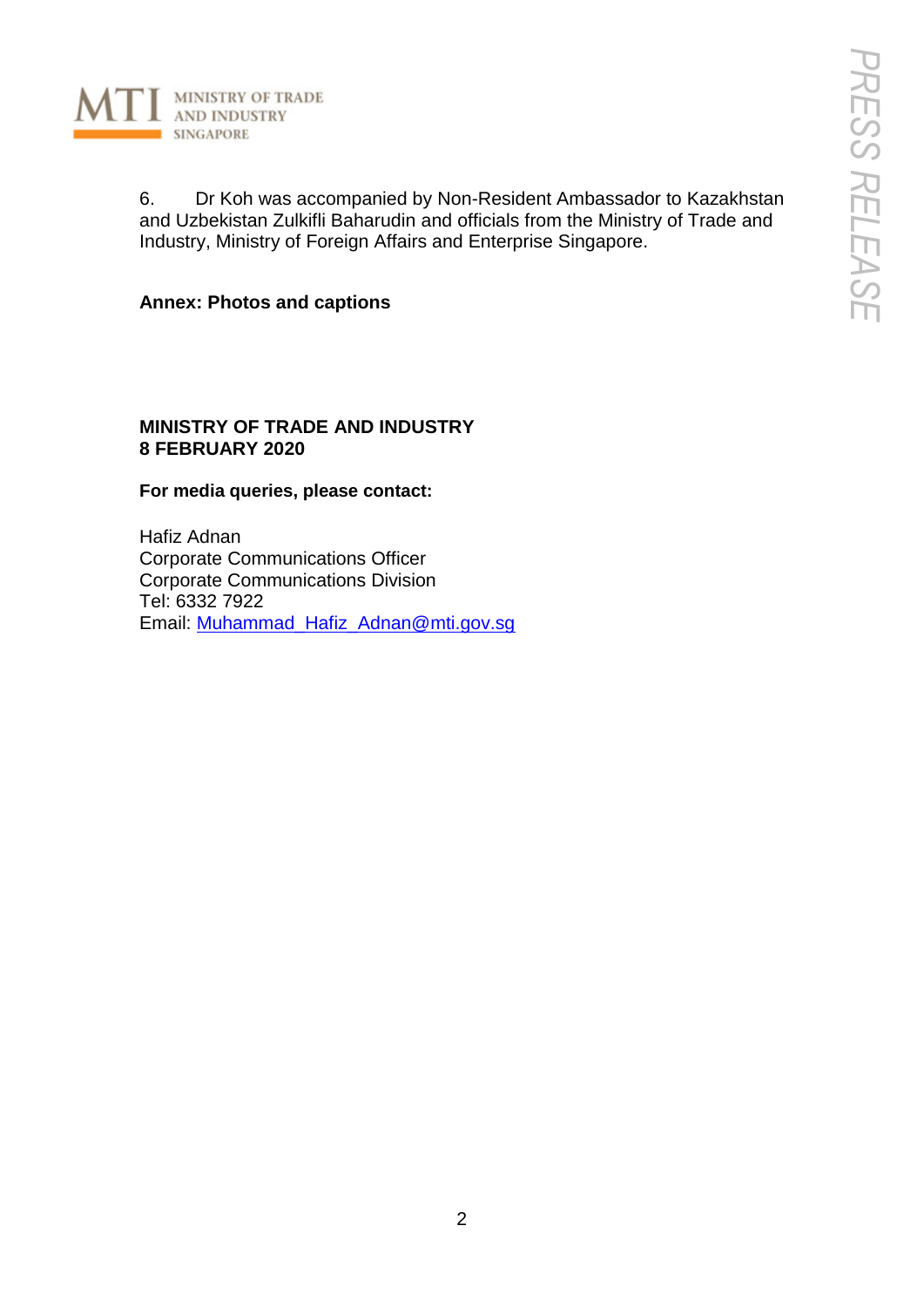

## **Annex: Photos and captions**



Caption: Senior Minister of State for Trade and Industry Dr Koh Poh Koon called on Kazakhstan Minister for Trade and Integration Bakhyt Sultanov